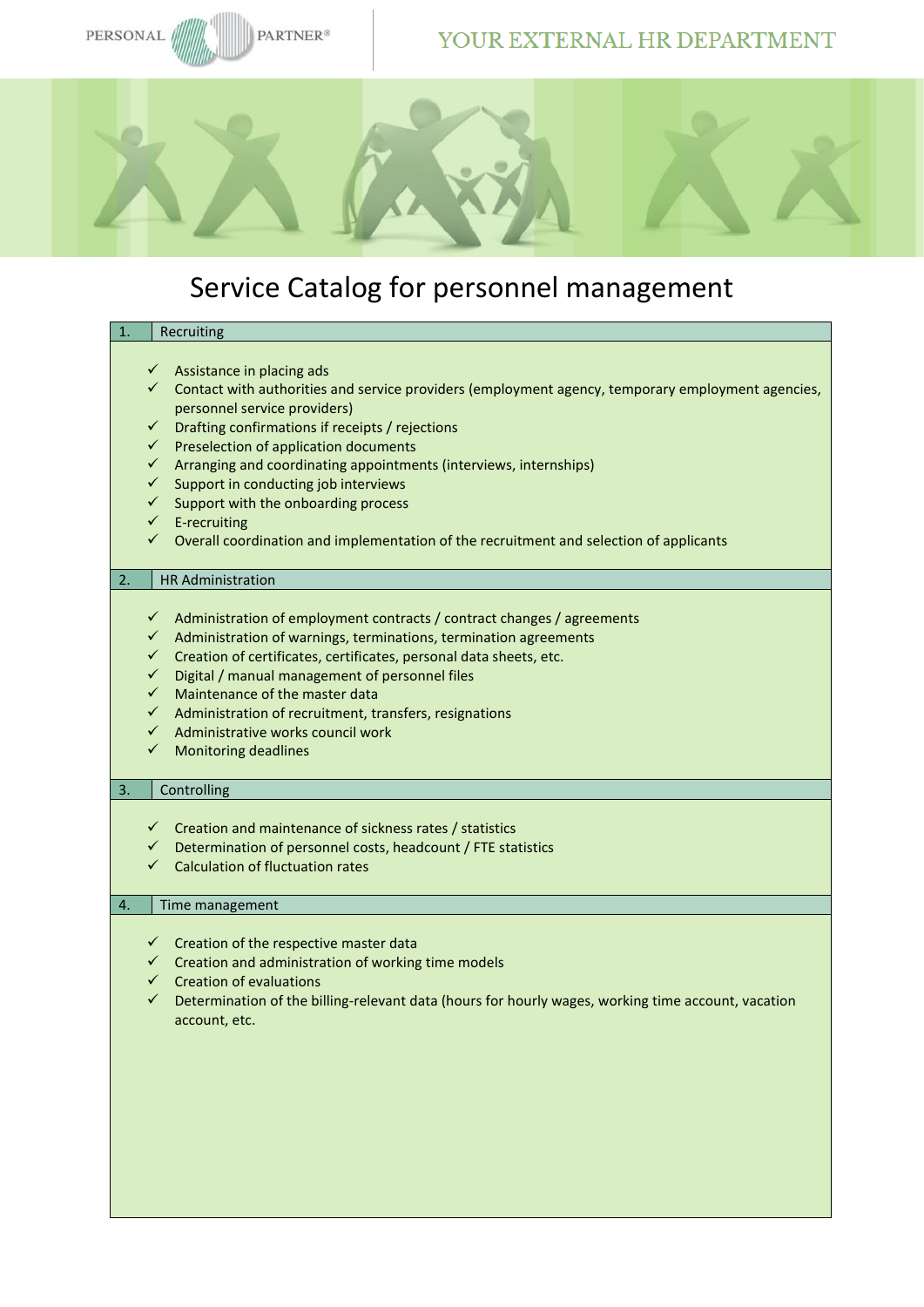| 5.<br>HR Management / Advice                                                                                                                                                                                                                                                                                                                                                                                                                                                                                                                                                                                                                                                                                                                                                           |
|----------------------------------------------------------------------------------------------------------------------------------------------------------------------------------------------------------------------------------------------------------------------------------------------------------------------------------------------------------------------------------------------------------------------------------------------------------------------------------------------------------------------------------------------------------------------------------------------------------------------------------------------------------------------------------------------------------------------------------------------------------------------------------------|
| $\checkmark$ Advice:<br>in all personnel-related issues<br>$\circ$<br>on legal regulations, collective bargaining agreements, company agreements, company<br>$\circ$<br>regulations etc.<br>in social security law, tax law, labor law and collective agreement personnel issues<br>$\circ$<br>Advising and conducting medical consultations Betriebsratsarbeit (Erstellen der<br>$\circ$<br>Betriebsratsanhörungen, Anschreiben an den Betriebsrat etc.)<br>Supervision of company health management<br>Support in team development and development of measures for team development<br>✓                                                                                                                                                                                             |
| 6.<br><b>Employment law</b>                                                                                                                                                                                                                                                                                                                                                                                                                                                                                                                                                                                                                                                                                                                                                            |
| $\checkmark$ Creation of templates for employment, termination and settlement agreements, letters of warning,<br>termination and works council hearings<br>$\checkmark$ Creation of company guidelines (e.g. travel expense guidelines, vehicle regulations, company<br>regulations, alcohol guidelines, working time regulations, bonus regulations etc )<br>$\checkmark$<br>Cooperation with the works council, negotiating and drawing up works agreements<br>$\checkmark$<br>Handling of disciplinary measures<br>$\checkmark$ Accompanying exit scenarios<br>$\checkmark$ Advice on labor disputes<br>$\checkmark$<br>Representing the company in court in labor disputes<br>$\checkmark$<br>Proactive advice to the company in the event of legal changes or changes in case law |
| 7.<br>Payroll                                                                                                                                                                                                                                                                                                                                                                                                                                                                                                                                                                                                                                                                                                                                                                          |
| Gross / net billing according to customer specifications<br>7.1                                                                                                                                                                                                                                                                                                                                                                                                                                                                                                                                                                                                                                                                                                                        |
| $\checkmark$ Creation and maintenance of the personnel master data<br>Enter transaction data, special payments, absences, collective bargaining regulations, etc.<br>$\checkmark$<br>Entry of capital-forming benefits, pension amounts and seizures, contractual fringe benefits (e.g.<br>$\checkmark$<br>company car, remuneration conversion, childcare costs), etc.<br>✓<br>Carrying out the gross / net billing according to the agreed billing calendar                                                                                                                                                                                                                                                                                                                          |
| 7.2<br>Preparation and execution of payment transactions                                                                                                                                                                                                                                                                                                                                                                                                                                                                                                                                                                                                                                                                                                                               |
| Creation of the payment receipt<br>✓<br>Creation of the payment media for the bank                                                                                                                                                                                                                                                                                                                                                                                                                                                                                                                                                                                                                                                                                                     |
| 7.3<br><b>Statutory reporting</b>                                                                                                                                                                                                                                                                                                                                                                                                                                                                                                                                                                                                                                                                                                                                                      |
| Creation of the income tax declaration<br>✓<br>Preparation of the contribution statements for the health insurance companies<br>Registration / deregistration of employees with the health insurance company (DEÜV)<br>Transmission of the annual fees to the health insurance companies<br>Preparation of the income tax certificate<br>$\checkmark$<br>Creation of the annual report for the employers' liability insurance association<br>✓<br>Calculation of the equalization charge according to the Disabled Persons Act<br>✓<br>Conducting the relevant correspondence with the integration office<br>✓                                                                                                                                                                         |
| 7.4<br>Support of internal accounting                                                                                                                                                                                                                                                                                                                                                                                                                                                                                                                                                                                                                                                                                                                                                  |
| Creation of accounting documents<br>$\checkmark$<br>Transfer of the fee data to the customer's accounting system via a data interface                                                                                                                                                                                                                                                                                                                                                                                                                                                                                                                                                                                                                                                  |